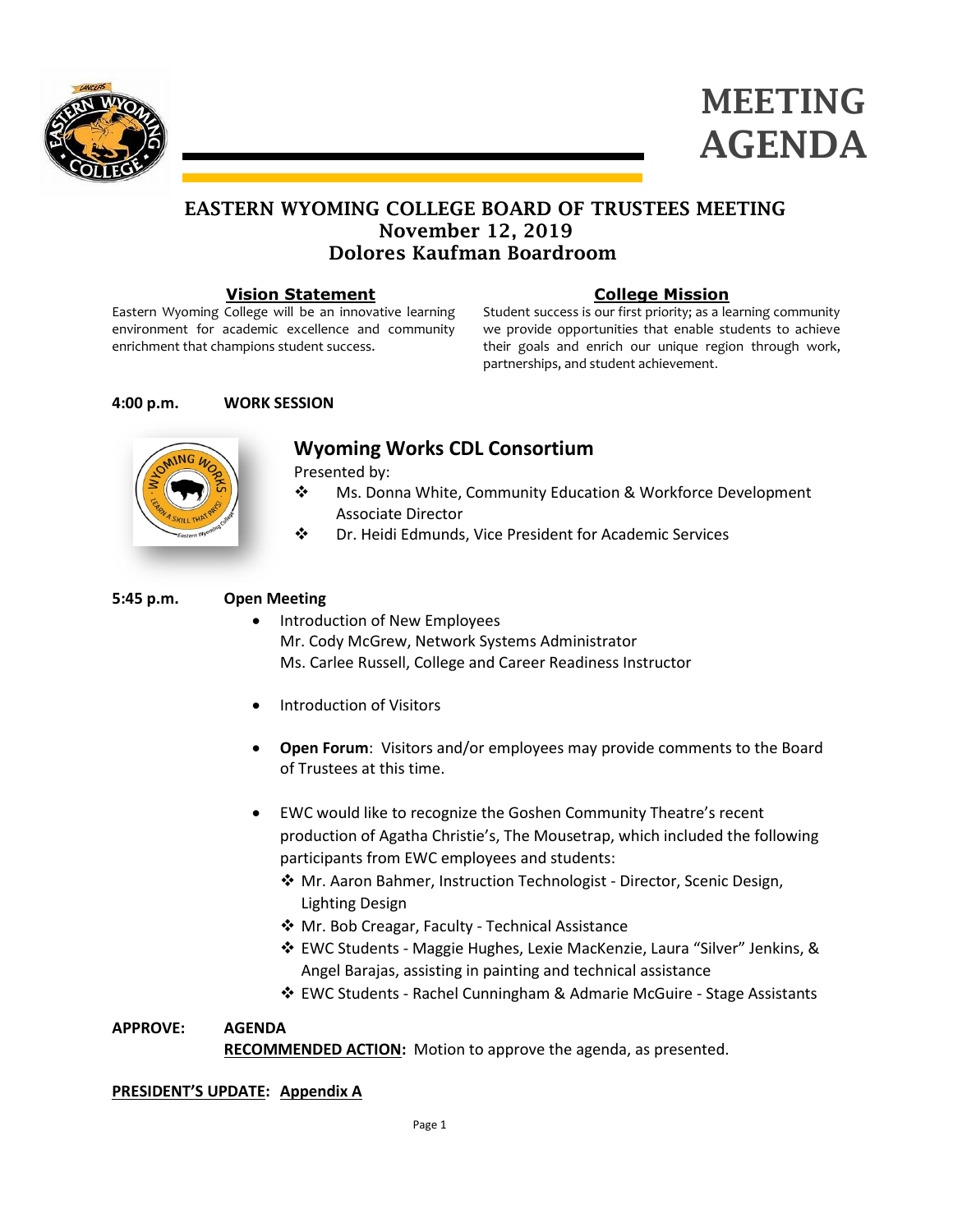### **CONSENT AGENDA: Appendix B**

Trustees, please contact Dr. Travers with any questions prior to the board meeting**.**

- **APPROVE:** Minutes from October 8, 2019, Board Meeting
- **APPROVE:** Approve resignation of Ms. Kelly Joppa from the position of College and Career Readiness Instructor.
- **APPROVE:** Approve resignation of Ms. Crystal Smith from the position of Human Resource Director, effective November 8, 2019.

**RECOMMENDED ACTION:** Motion to approve the consent agenda as presented.

#### **ACTION ITEMS**

- **APPROVE: FINANCIAL REPORT: Appendix C** Prepared by Mr. Kwin Wilkes, VP for Administrative Services **RECOMMENDED ACTION:** Motion to approve the financial report, as presented.
- **APPROVE:** Approve appointment of Mr. Jim Willox to the EWC Board of Trustees as the Converse County Advisory Member to a term ending December 1, 2020. **Appendix D**

**RECOMMENDED ACTION:** Motion to approve the appointment of Mr. Jim Willox to the Board of Trustees, as presented.

#### **INFORMATION ITEMS**

- 1. Douglas Campus Update: **Appendix E - Dr. Margaret Farley, VP for Douglas Campus**
- 2. Institutional Development Update: **Appendix F - Mr. John Hansen, Director of Institutional Development**
- 3. College Relations Update: **Appendix G - Ms. Tami Afdahl, Director of College Relations**
- 4. Construction Projects and Major Maintenance Update**: Appendix H - Mr. Kwin Wilkes, VP for**

**Administrative Services and Mr. Keith Jarvis, Director of Physical Plant**

- 5. Student Services Update: **Appendix I - Mr. Roger Humphrey, VP for Student Services**
- 6. Academic Services Update: **Appendix J - Dr. Heidi Edmunds, VP for Academic Services**
- 7. Dean of Faculty/Student Services Update: **Appendix K - Dr. Debbie Ochsner**
- 8. Human Resources Update: **Appendix L Ms. Crystal Smith, Human Resources Director**

#### **TRUSTEE TOPICS**

#### **Executive Session -** Personnel

**RECOMMENDED ACTION**: Motion to approve adjourning to executive session.

**Adjournment**.